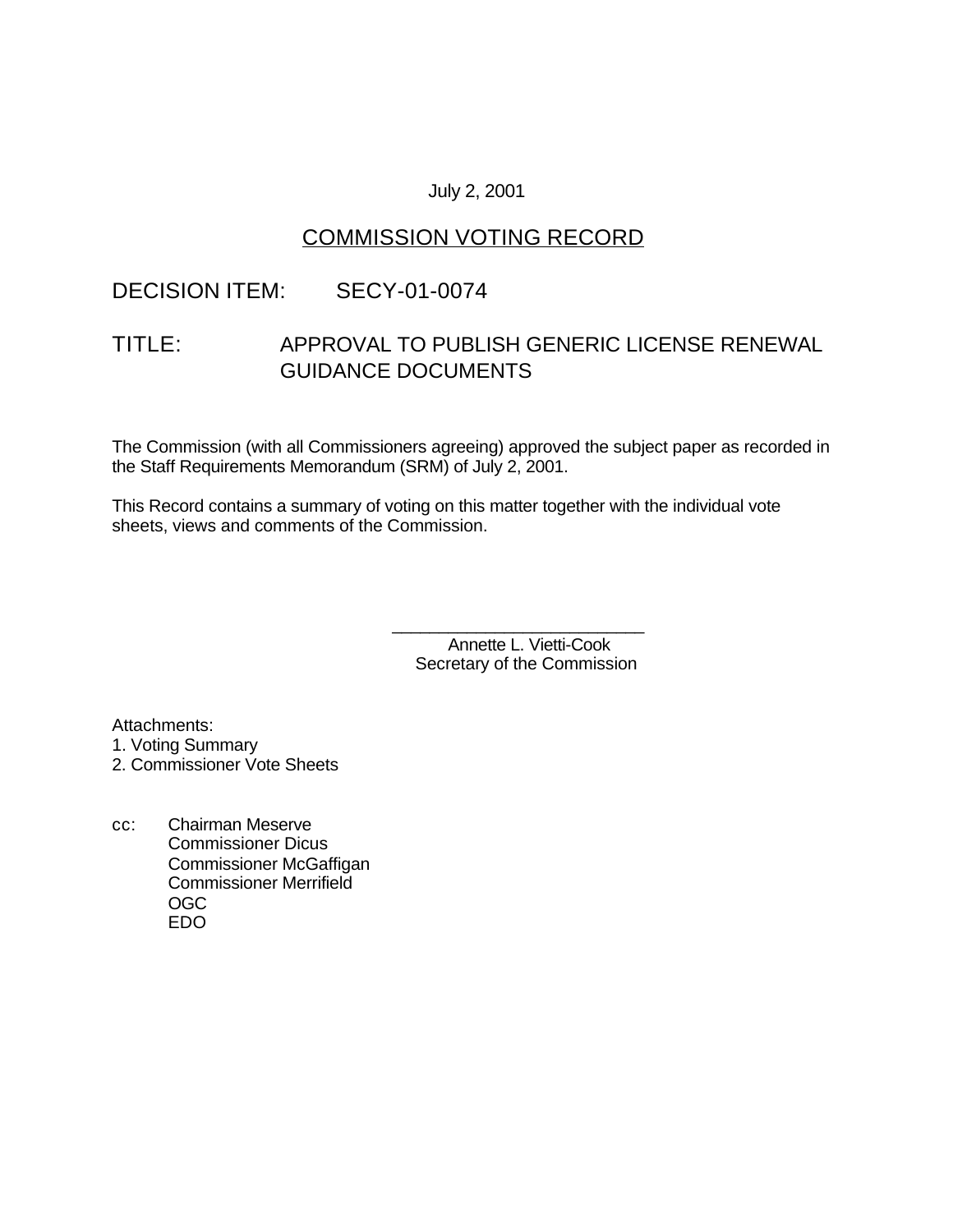# VOTING SUMMARY - SECY-01-0074

# RECORDED VOTES

|                    | NOT<br>APRVD DISAPRVD ABSTAIN PARTICIP COMMENTS DATE |    |         |
|--------------------|------------------------------------------------------|----|---------|
| CHRM. MESERVE      | $\mathsf{X}$                                         | X. | 6/15/01 |
| <b>COMR. DICUS</b> | X                                                    |    | 6/21/01 |
| COMR. McGAFFIGAN X |                                                      | X  | 6/15/01 |
| COMR. MERRIFIELD X |                                                      | X  | 6/15/01 |

### COMMENT RESOLUTION

In their vote sheets, all Commissioners approved the staff's recommendation and some provided additional comments. Subsequently, the comments of the Commission were incorporated into the guidance to staff as reflected in the SRM issued on July 2, 2001.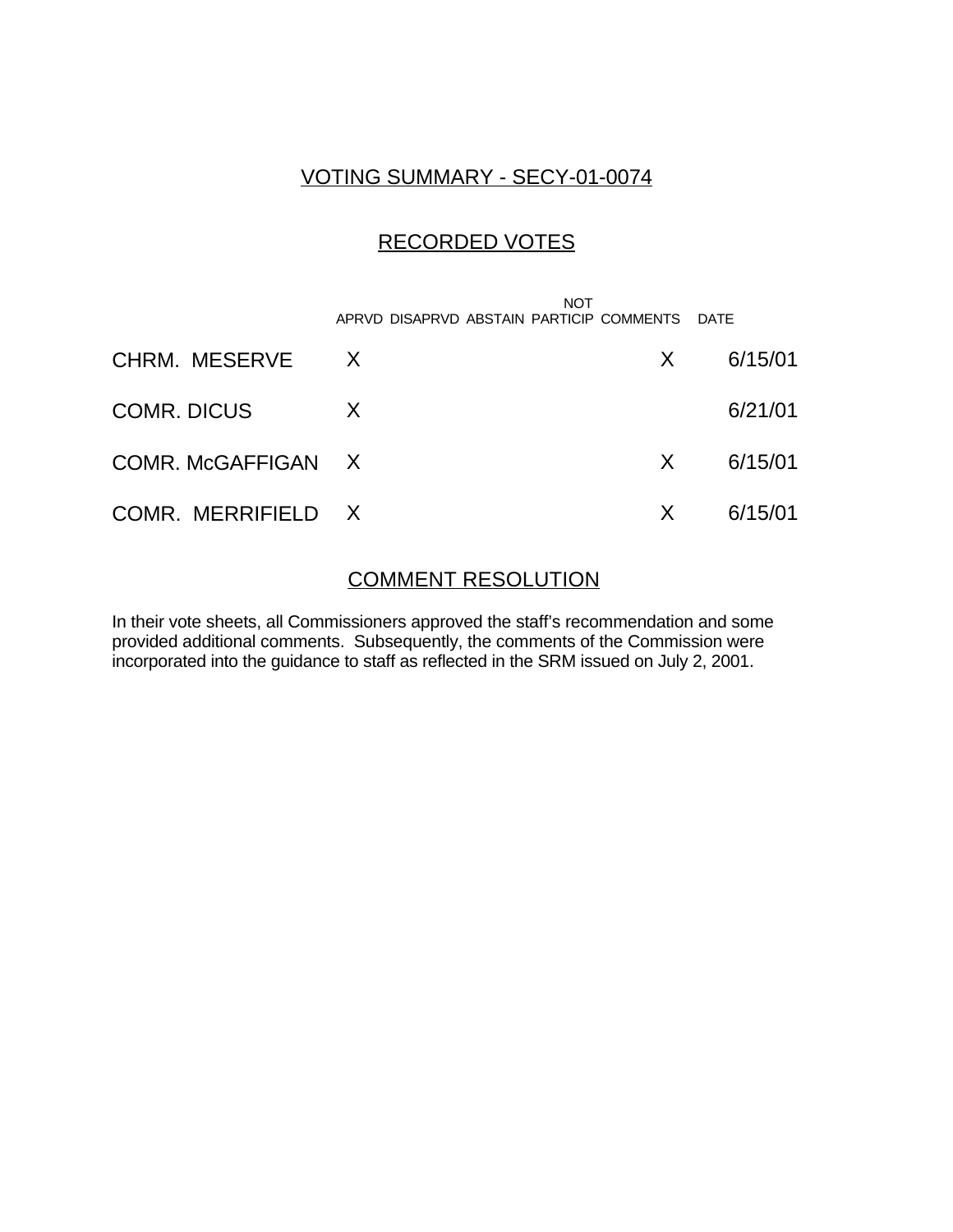### **Commissioner Comments on SECY-01-0074**

### Chairman Meserve

I commend the staff for its continuing and impressive record of accomplishment in connection with the license renewal effort.

#### Commissioner McGaffigan

I approve publication of Regulatory Guide 1.188 and NUREG-1800 and note the staff actions to inform our stakeholders, including Congress, of the documents' availability.

As I stated at the June 14<sup>th</sup> Commission briefing on SECY-01-0074, I commend the staff for its outstanding effort in developing these guidance documents. At that briefing, I was particularly pleased to hear the positive feedback from Mr. Tuckman, on behalf of the industry, on the quality of these documents -- including NUREG-1739 "Analysis of Public Comments on the Improved License Renewal Guidance Documents." In my view, the resource costs associated with providing a thorough explanation on the staff disposition of the 1000-plus comments from our stakeholders was a wise investment in meeting our performance goal to increase public confidence.

The report language accompanying NRC's FY 2000 Appropriations Bill characterized the renewal of licenses for currently operating reactors as "...one of the most important issues facing the Commission."<sup>1</sup> In that report, the Congress challenged NRC to apply lessons learned from the initial reviews to "...ensure that the two-year timetable could be sustained and improved upon for future license renewal reviews." Clearly, we have met that challenge, and I fully expect that we should continue to see further improvements in the efficiency and effectiveness of future renewal reviews as a direct consequence of the license renewal guidance documents that are the subject of this SECY. I fully support the staff's efforts to treat these as "living documents" as we gain more experience in conducting additional license renewal reviews.

Finally, at the June 14<sup>th</sup> Commission meeting I explored the need for rulemaking to ensure that the results of the scoping process are included in a licensee's renewal application, as intimated in the Advisory Committee on Reactor Safeguards letter of April 13, 2001. The staff and the industry representative assured me that future renewal applicants understand the importance of "voluntarily" providing scoping information to improve efficiency and public credibility of the review process. I accept that position. I hope the understanding between the staff and industry is sustained.

#### Commissioner Merrifield

I commend the staff for their outstanding performance in the license renewal area. I also commend the agency's senior management team for the fine leadership and management oversight that they have shown during the reviews of the initial renewal applications.

I approve publishing the generic license renewal guidance documents as recommended by the

<sup>1</sup>FY 2000 Energy and Water Development Appropriations Act, House Report 106-253